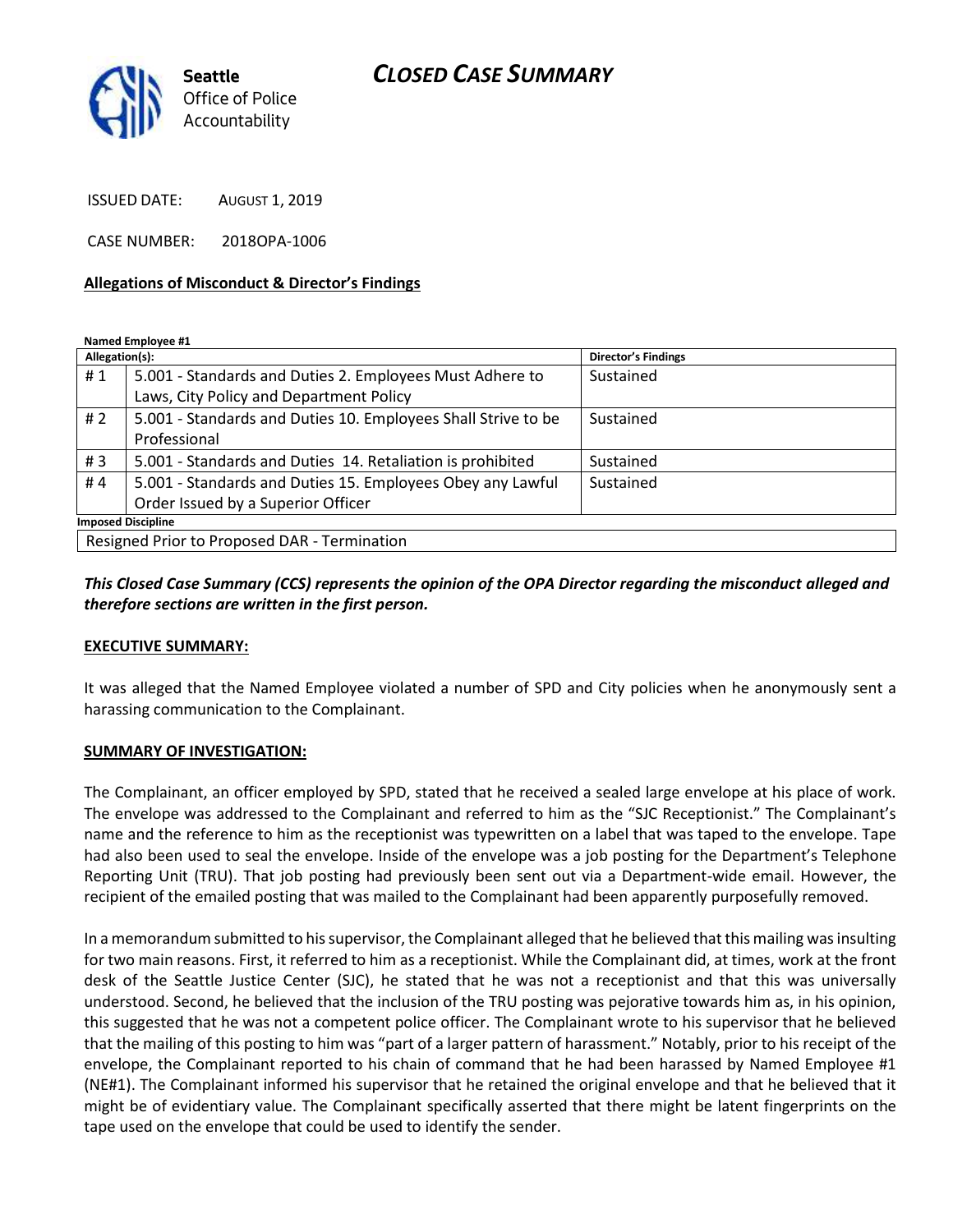This matter was forwarded to OPA by the Complainant's supervisor. OPA then initiated this investigation. As part of its investigation, OPA reviewed the OPA complaints and Frontline Investigations concerning the Complainant and NE#1. In the first OPA complaint – 2017OPA-0681, NE#1 initiated an OPA referral based on his belief that the Complainant left work two and a half hours early on July 7, 2017. Moreover, NE#1 filed the complaint after raising the issue with the Complainant's supervisor, instead of letting the supervisor investigate and address the matter and then make a referral if the supervisor deemed it necessary. This referral was returned by OPA to the chain of command to be handled as a Frontline Investigation. In the second OPA complaint – 2017OPA-0717, NE#1 initiated another OPA referral in which he alleged that the Complainant threatened him. The threat occurred more than a month before the complaint was filed. Purportedly, the Complainant turned to face NE#1 while holding scissors in his hand when NE#1 was approaching him to discuss his work attendance. Similar to the other complaint, NE#1 discussed this matter with another supervisor but then decided to make a referral. OPA also referred this matter back as a Frontline Investigation. The assigned supervisor deemed the allegations of the threat and the theft of time to be unfounded.

After these two cases were resolved, the Complainant initiated his own OPA complaint – 2017OPA-1282, in which he alleged that he was being harassed, bulled, and subjected to undue scrutiny by NE#1. He further alleged that NE#1 had been dishonest in the prior cases. OPA again sent this matter back to the chain of command for the involved parties' unit. The unit supervisor counseled NE#1 concerning this matter and documented the counseling in a PAS entry. The PAS entry set forth several expectations, including that NE#1: "Treats others professionally and with respect at all times"; "Focus[es] supervision on those within his span of control…"; "Be equitable in addressing similar conduct issues involving personnel he is supervising, and consider perceptions of his supervisory actions"; and "Make[s] sure statements and documents are accurate." The PAS entry also directed NE#1 to exhaust other non-disciplinary remedies for performance issues prior to making an OPA referral, to counsel subordinate employees in private, and to "[s]et the example for professionalism in the workplace." After this matter was resolved, NE#1 left the unit. He was later promoted to Lieutenant and was assigned to a Patrol position in the North Precinct at the time when the anonymous envelope was sent to the Complainant at the SJC. At that point, he and the Complainant had not worked together in the same unit for over a year.

As part of its investigation, OPA had the envelope subjected to a fingerprint analysis. OPA was informed by an employee of the Latent Print Unit (LPU) that latent prints were identified that belonged to NE#1. The employee, who is referred to here as LPU Employee #1, stated that latent prints were found on the underside of the tape that had been used on the envelope. Given this discovery, OPA identified NE#1 as a named employee in this case and sent him the requisite contractual notices. In response to one of those notices, NE#1 sent an email to the assigned OPA investigator. In that email, NE#1 referred to the prior complaint that was made against him by the Complainant. He asserted that the complaint had already been resolved by the chain of command. NE#1 further wrote the following: "The allegation that I sent [the Complainant] a letter suggesting he apply to TRU is frivolous and illogical. I have nothing to gain by him working at TRU or leaving APRS. I would like to request an expedited review."

NE#1 was sent an interview notice by OPA on December 21, 2018, at approximately 09:52 hours. NE#1 called OPA at approximately 12:48 hours that same day concerning his scheduled interview. Approximately 30 minutes later, at 13:15 hours, the LPU received a call on its main line from a phone number with a Seattle area code. The male caller, who did not identify himself, asked the following: "Hey, for OPA investigations do you guys do a latent print evaluation?" The employee who answered the phone, who is referred to here as LPU Employee #2, stated in response: "Yes, in certain occasions." LPU Employee #2 stated that the caller then hung up the phone without saying anything else. LPU Employee #2 did not think anything of the call at the time, but then remembered the open OPA investigation into the envelope and reported the conversation to his supervisor who then contacted OPA.

OPA contacted Seattle IT to obtain records of the incoming calls received by the LPU during the timeframe provided by LPU Employee #2. OPA was provided with the records and determined that, at approximately 13:04 hours, the LPU main line received a call from a Seattle cell phone number that lasted 54 seconds.

OPA then interviewed NE#1. NE#1 stated that he worked in the Audit, Policy, and Research Section (APRS) with the Complainant for around five and a half years. NE#1 indicated that he was assigned to the policy team and the Complainant was assigned to the audit team. NE#1 and the Complainant were both officers in that unit for two years,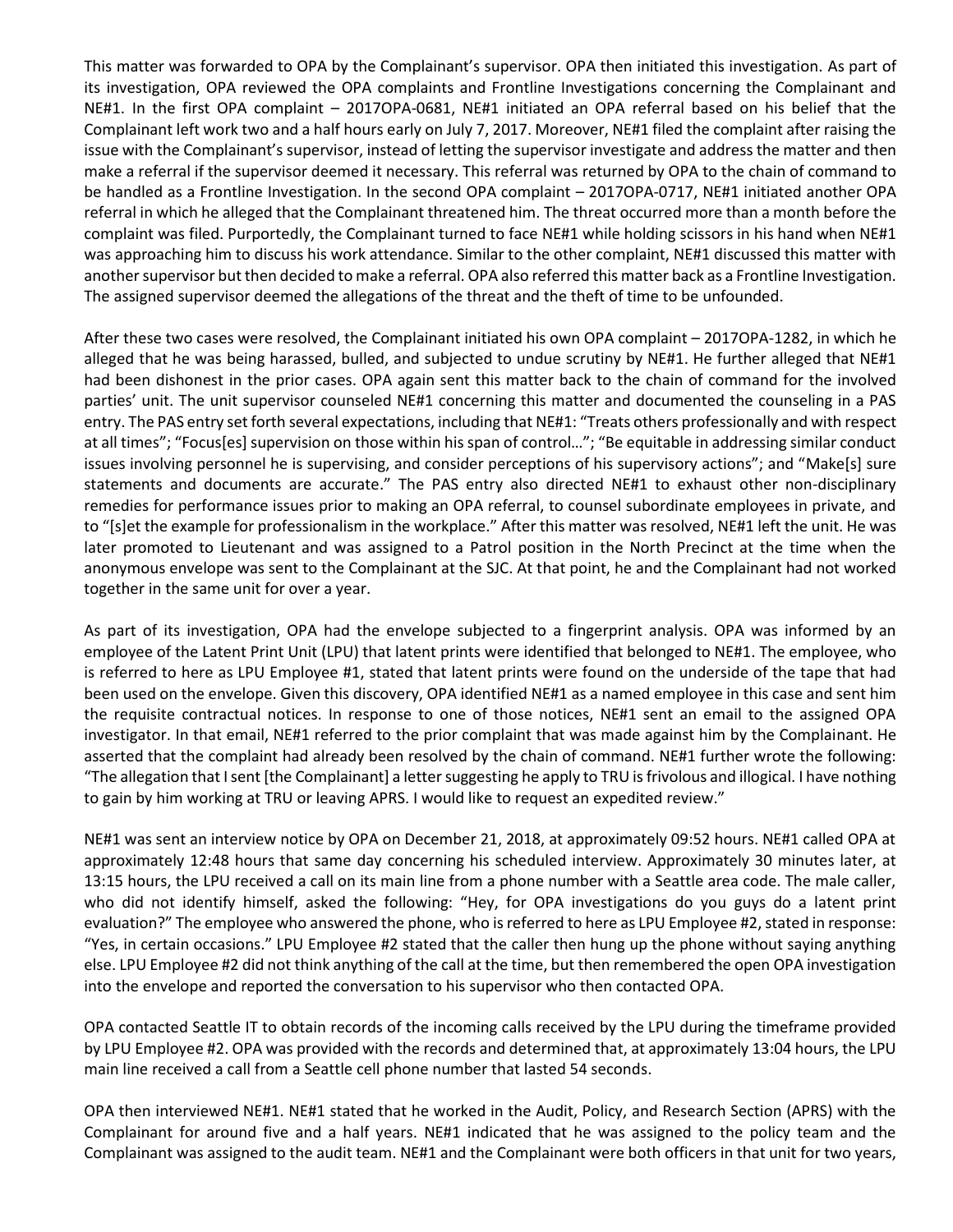but NE#1 was later promoted to Sergeant and began supervising the policy team. He stayed in that role for his remaining three and a half years in the unit. The Complainant did not become his direct report at that time, but NE#1 occasionally had supervisory responsibility over the Complainant. NE#1 said that his relationship with the Complainant was "cordial" when they were peers.

When asked whether he sent the anonymous envelope to the Complainant, NE#1 denied doing so. He further stated that he had never seen the envelope in question. NE#1 was then asked by OPA how his latent prints got on an envelope that he did not send and never saw. NE#1 told OPA that his prints were all over the APRS office. OPA then told NE#1 that his prints were found on the tape used on the envelope. NE#1 stated that he shared an office with the Complainant for two years and that the Complainant was "always doing things like messing with, moving stuff around and messing desks." NE#1 further stated concerning the Complainant: "If he has tape that my fingerprints are on, that totally doesn't surprise me." OPA began to ask a follow-up question of NE#1, but NE#1's Guild representative requested a break.

NE#1 was asked whether he ever filed an anonymous OPA complaint against the Complainant for time theft. OPA noted to NE#1 that the allegations in that complaint – investigated under 2018OPA-0997 – were very similar to the allegations he previously made against the Complainant. In response to OPA's question concerning whether he filed that complaint, NE#1 responded: "Not that I recall, no." Notably, this complaint was made just over three months prior to NE#1's OPA interview and NE#1 could not conclusively foreclose that he was the anonymous complainant.

NE#1 was also asked about the email he sent stating that the Complainant's allegations against him were frivolous. He asserted that his intent in writing that email was to explain his belief that he thought this OPA investigation was duplicative to the prior Frontline Investigation.

NE#1 was further asked whether he called the LPU to ask about this case. NE#1 stated that he did not. He was then questioned about the phone number that called the LPU at 13:04 hours on December 21 and which was associated with the questions from a male caller concerning the LPU's conducting fingerprint analysis for OPA investigations. NE#1 acknowledged that this was his personal cell phone number. When asked why there was a call from his personal cell phone to the LPU, NE#1 stated: "I don't know. Honestly. I don't recall." When pressed on this issue, he told OPA that he had no explanation why there was a call to the LPU from his personal cell phone. NE#1 confirmed that he had both a desk phone and a work-issued cell phone at the time.

After the investigation concluded, OPA sent NE#1 a contractual notice concerning a new investigation into his potential dishonesty to OPA. OPA further sent NE#1 a notice to interview him in this new case. This interview was postponed by NE#1's Guild representative on February 19, 2019. On March 8, 2019, OPA was informed by SPD Human Resources that NE#1 had resigned from the Department. NE#1 did not appear for an interview concerning the dishonesty allegation prior to his resignation.

OPA made several further attempts to contact NE#1 to schedule him for an interview. In a March 31, 2019 email, which was responsive to a March 29, 2019 request for his interview availability, NE#1 wrote to OPA: "I will follow-up with you when I have availability to schedule an interview." When pressed as to what he meant by that, NE#1 stated in a subsequent email sent that same day: "I am sorry about the ambiguity; that was not my intention. Due to the rigors of my new occupation and the needs of my family, I am currently unavailable to schedule an interview. I will let you know as soon as that changes." On April 4, 2019, OPA sent another email to NE#1 asking him to clarify whether he would make himself available for an interview. NE#1 responded: "I remain unavailable for an interview. I will simply decline to participate."

OPA lastly interviewed both LPU Employee #1 and LPU Employee #2. LPU Employee #1 explained how she retrieved prints from the tape on the envelope and what steps she took to ensure that the evidence was not damaged. LPU Employee #1 explained that when she ran the prints, she received a hit for NE#1 in the King County Regional AFIS Database. She stated that she documented her findings in a report that she sent to OPA. LPU Employee #1 opined that it would have been "difficult" for the prints to have been left over from when NE#1 worked in APRS a year prior to the sending of the envelope. LPU Employee #1 explained the following: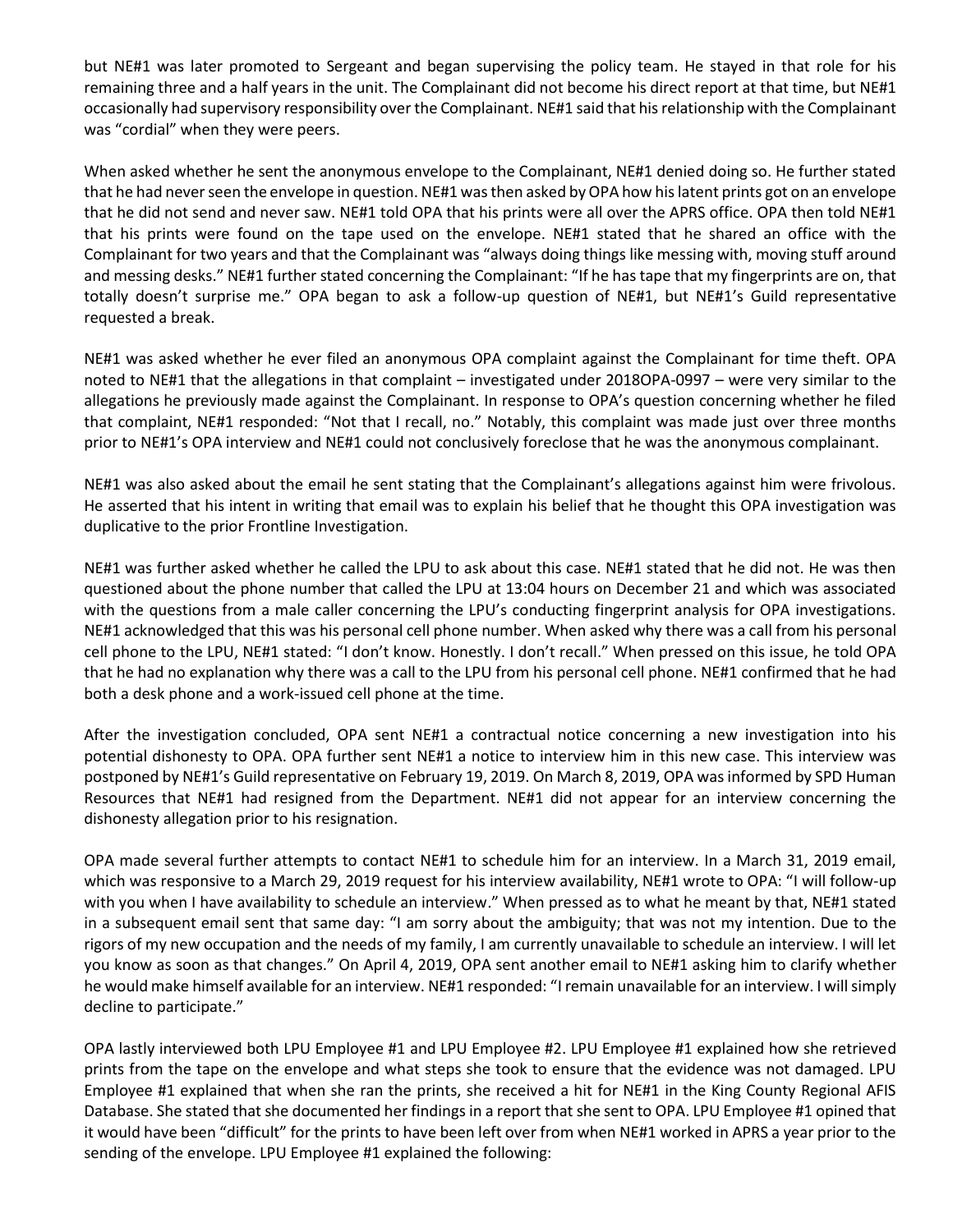What I can say is, and you can see from that report, it's separate sections of tape, and it's the index fingers, as if you would pull tape off, hold it, and put it down. Two separate pieces of tape have both index fingers on each side, so you would have had to break off the tape and leave your prints there, and then break off the tape again and leave your prints there to record that, and then for that to not get stuck to something else and damage the prints over time...It's difficult.

When asked about the potential that the Complainant removed the tape from another surface and applied it to the envelope, LPU Employee #1 responded: "there's always a potential that you could remove tape from an item and place it on another item. I would expect, if that were the case, to see fibers from another item stuck in the adhesive of that tape." However, LPU Employee #1 confirmed that she did not see evidence of such fibers on the tape that she examined. She further indicated that she did not see "bumps" in the tape suggesting that it had been reapplied.

LPU Employee #2 told OPA that it was abnormal for him to receive a call from a Lieutenant who was not his supervisor. He stated that the sole exception was when a Lieutenant would call to approve the LPU to respond to a crime scene. LPU Employee #2 told OPA that he had never received a call similar to the one that occurred in this case. He stated that, shortly after getting off the phone, "red flags" started to "go off" for him. He specifically referenced that receiving the call shortly after conducting a fingerprint analysis for OPA, which was in and of itself rare, was "too weird to be a coincidence." He also stated that the caller's failure to identify himself was a red flag. However, LPU Employee #2 could not identify NE#1's voice as belonging to the male caller.

## **ANALYSIS AND CONCLUSIONS:**

## **Named Employee #1 - Allegations #1** *5.001 - Standards and Duties 2. Employees Must Adhere to Laws, City Policy and Department Policy*

Based on OPA's review of the totality of the evidence in this case, OPA finds it abundantly clear that NE#1 was the anonymous sender of the envelope containing the job posting. OPA further concludes that NE#1 did so to harass and retaliate against the Complainant.

SPD Policy 5.001-POL-2 requires that employees adhere to laws, City policy, and Department policy. Even though OPA finds that NE#1 sent the envelope to the Complainant and that this conduct was improper, this did not constitute a criminal act.

However, this act was in violation of multiple SPD policies, as well as contrary to City of Seattle Personnel Rule 1.13. That anti-harassment rule states the following: "Harassment of an individual is illegal conduct and a violation of this Rule. The City of Seattle will not tolerate harassment of its employees by co-workers, supervisors, managers, officers of the City or from non-employees conducting business with the City." For these reasons, I recommend that this allegation be Sustained.

# Recommended Finding: **Sustained**

# **Named Employee #1 - Allegation #2** *5.001 - Standards and Duties 10. Employees Shall Strive to be Professional*

SPD Policy 5.001-POL-10 requires that SPD employees "strive to be professional at all times." The policy further instructs that "employees may not engage in behavior that undermines public trust in the Department, the officer, or other officers." (SPD Policy 5.001-POL-10.) The policy further states the following: "Any time employees represent the Department or identify themselves as police officers or Department employees, they will not use profanity directed as an insult or any language that is derogatory, contemptuous, or disrespectful toward any person." (*Id*.) Lastly, the policy instructs Department employees to "avoid unnecessary escalation of events even if those events do not end in reportable uses of force." (*Id*.)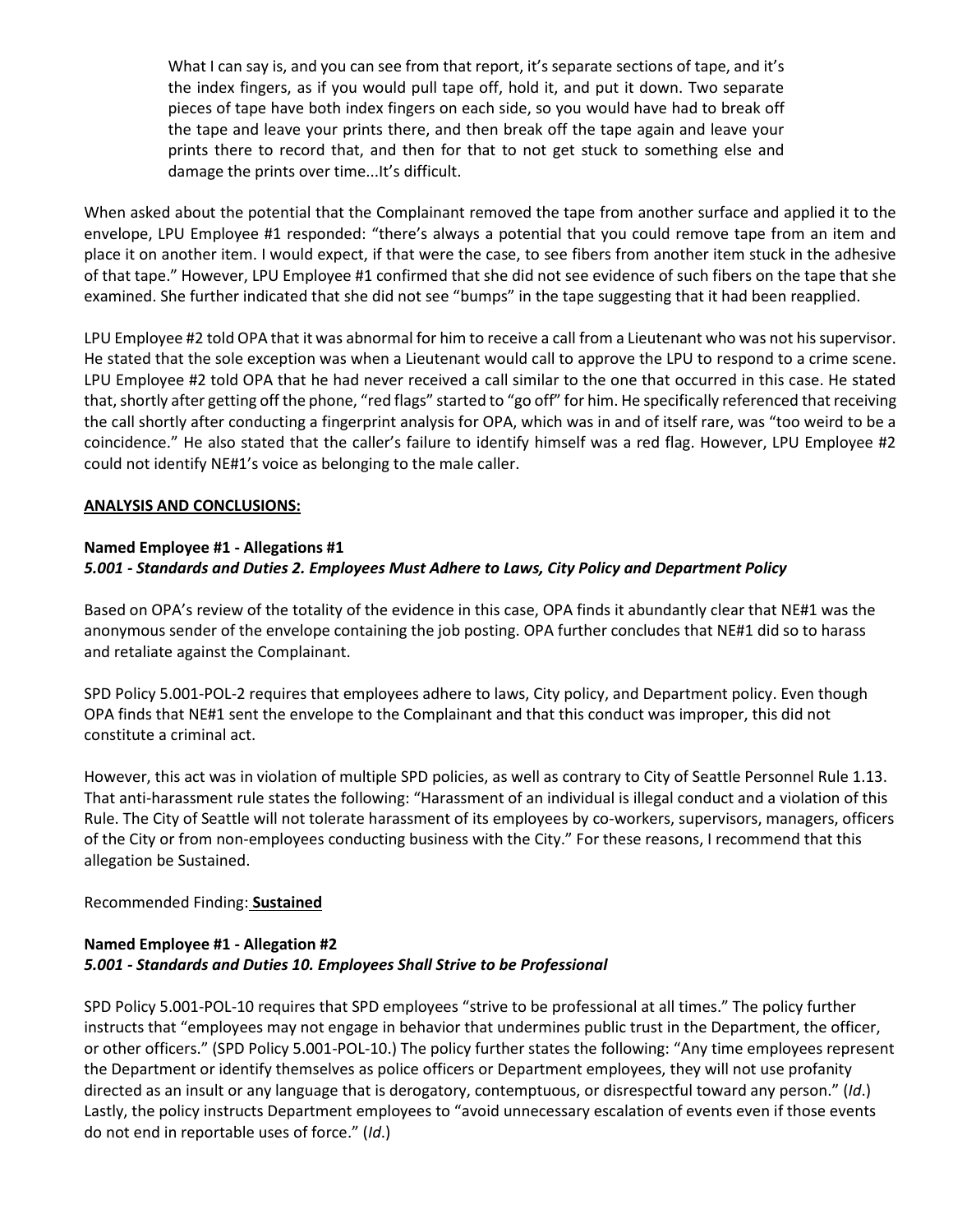As discussed above, OPA concludes that NE#1 printed out a job posting from a Department email, anonymized it, wrote a disparaging message on the posting, created an insulting address block, and then taped the address to the envelope and taped the envelope shut. He then sent the envelope through Department mail to the Complainant. He did so with the express purpose of harassing and retaliating against the Complainant.

Indeed, this appears to be part of an ongoing course of conduct, which included two unfounded OPA complaints, the targeting of the Complainant who NE#1 did not supervise, and potentially the filing of the anonymous OPA complaint in 2018OPA-0997.

When faced with this investigation, NE#1 did not immediately accept responsibility for his actions. Instead, he sent an email to OPA denying that he engaged in the conduct alleged. Moreover, even after he called the LPU from his personal cell phone – which he at first refuted and then could not explain – he still did not accept responsibility for his actions. He continued to deny that he sent the envelope.

Even when OPA informed him that his fingerprints were on the tape used on the envelope, he still did not accept responsibility. Instead, he continued the charade of denying that he was the sender and proffered the ridiculous defense that the Complainant kept tape with NE#1's fingerprints for over one year, used it to seal the envelope, and then mailed the envelope to himself, all for the purpose of framing NE#1. However, this theory is not only inconsistent with the forensic evidence and the opinion of LPU Employee #1, but also defies logic.

Lastly, when confronted with totality of the evidence in this case, which conclusively proved his inappropriate behavior, he still failed to accept responsibility. Instead, he resigned and declined to participate in any further OPA interviews. This is not the behavior of someone who is innocent of the allegations against him. Indeed, it is further evidence that NE#1 engaged in serious misconduct.

Due to some unknown reason, NE#1 threw away a career at SPD. While he couched his departure as a resignation, make no mistake, NE#1 left the employment of the Department due to this case and the subsequent pending investigation into his dishonesty. And for what? To get back at the Complainant for some unknown slight or personality conflict? Not only was this act childish and unprofessional, but it was also unbecoming of a sworn officer and the oath of office NE#1 took. Indeed, this one thoughtless act serves to undermine NE#1's years of service at SPD. It further undermines the trust placed in him not only by the Complainant, but also by the community and the Department.

For the reasons set forth above, I recommend that this allegation be Sustained.

Recommended Finding: **Sustained**

# **Named Employee #1 - Allegation #3** *5.001 - Standards and Duties 14. Retaliation is prohibited*

SPD policy precludes its employees from engaging in retaliation. (SPD Policy 5.001-POL-14.) SPD employees are specifically prohibited from retaliating against a person who engage in activities including, but not limited to, "oppos[ing] any practice that is reasonably believed to be unlawful or in violation of Department policy" or "who otherwise engages in lawful behavior." (*Id*.) Retaliatory acts are defined broadly under SPD's policy and include "discouragement, intimidation, coercion, or adverse action against any person. (*Id*.)

At his OPA interview, NE#1 acknowledged that, had he anonymously sent the envelope and the insulting message therein to the Complainant, it would have constituted retaliation under SPD policy. OPA agrees. OPA further notes that, at his OPA interview, NE#1 stated that he believed that he had been passed over for promotion based, in part, of his ongoing conflicts with the Complainant. In OPA's perspective, this provides more evidence of NE#1's motive to retaliate against the Complainant.